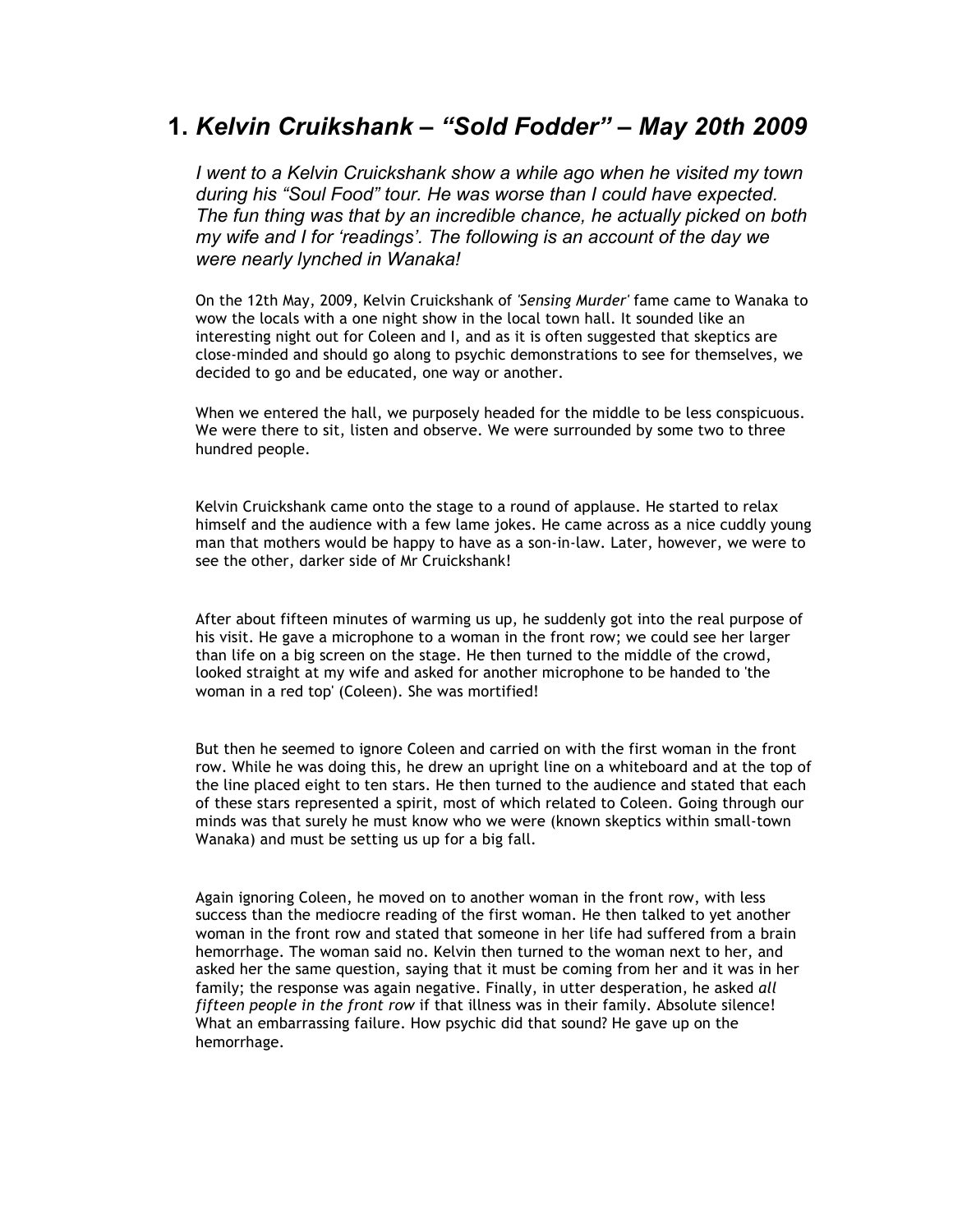Before we went into the hall, my wife and I had discussed how we would react to any of his questions in the very unlikely event we were selected. Obviously, we were to respond honestly and to give him nothing else other than a 'yes' or 'no' in either words or body language.

At last, he turned to my wife. Coleen was now a head-and-shoulders picture on the big screen for all the audience to see. First, he asked Coleen if a woman's first name (we can't remember it now) meant anything to her. Coleen said 'No', He then added the surname of 'Stokes'. Again it meant absolutely nothing to her. While he was saying this, he dramatically wrote the names on the whiteboard. 'Your father has passed over' he said. This was news to Coleen as she had only talked to him a few days previously (would it be possible for us to sue him for creating unnecessary stress?). Where were all those stars coming from?

'You are the reader in the family' (what is that to do with connecting with spirits?) he stated. 'No' said Coleen, 'my husband is'. He ended up asking a total of four questions and not obtaining a single hit. 'Could you pass the microphone to the woman beside you'? Coleen breathed a sigh of relief. Curiously, during the whole evening, that was the only time he used the whiteboard. Why? What did he think he knew?

Kelvin asked the lady next to Coleen just one question- the same name that she had asked Coleen. The woman failed to recognise it as someone she knew. He then asked for the Mic to be passed over to ME! *'There must be a god up there'* I thought! Did Kelvin really know what a skeptic he was talking to? If he did, then was he savoring that moment also? There was an audible murmur from the crowd as some of them recognised me. Was a battle brewing?

His first question/statement was that my parents were dead. Looking at my white hair, he could obviously tell that they would be in their mid-nineties now, so that was a reasonably safe guess, rather than a psychic connection. He fired off two or three statements about my mother including that she had a hard side to her. This suggestion is furthest from the truth about my mum and has since been laughed at by others who knew her well. He then said that she had died before I could get back to see her. I stated that this was correct. (I suppose by now he would have heard my English accent and taken a guess that she died in England). He then stated that she had unfinished business with me. I said that I doubted that this was true. (I had only seen her a few months before; she knew she was dying then, so, no doubt expressed all that was needed). He wasn't getting very far with me so must have decided to give me away. However, before he could move on, I stated in a loud voice to him that apart from one of the guesses, he hadn't got much right! There was an audible gasp from around the hall.

'I think it is time for a break' he said, and unhappily stormed off the stage. Immediately, the woman beside Coleen leant in front of her and starting abusing me! 'Why did you come here if you don't believe, you're spoiling it for everyone else!' she spat. Then, in front of me another woman turned around and abused me too. I was astonished at the vehemence in their voices.

We lived through the short break with no more abuse. Kelvin came back onto the stage with applause from the audience. No smiles; he focused on me, 'I know who you are' he pouted. 'You are the person that has The Puzzle Place (actually 'Puzzling World'), well that is certainly one place I won't be going to'. A round of applause exploded from the